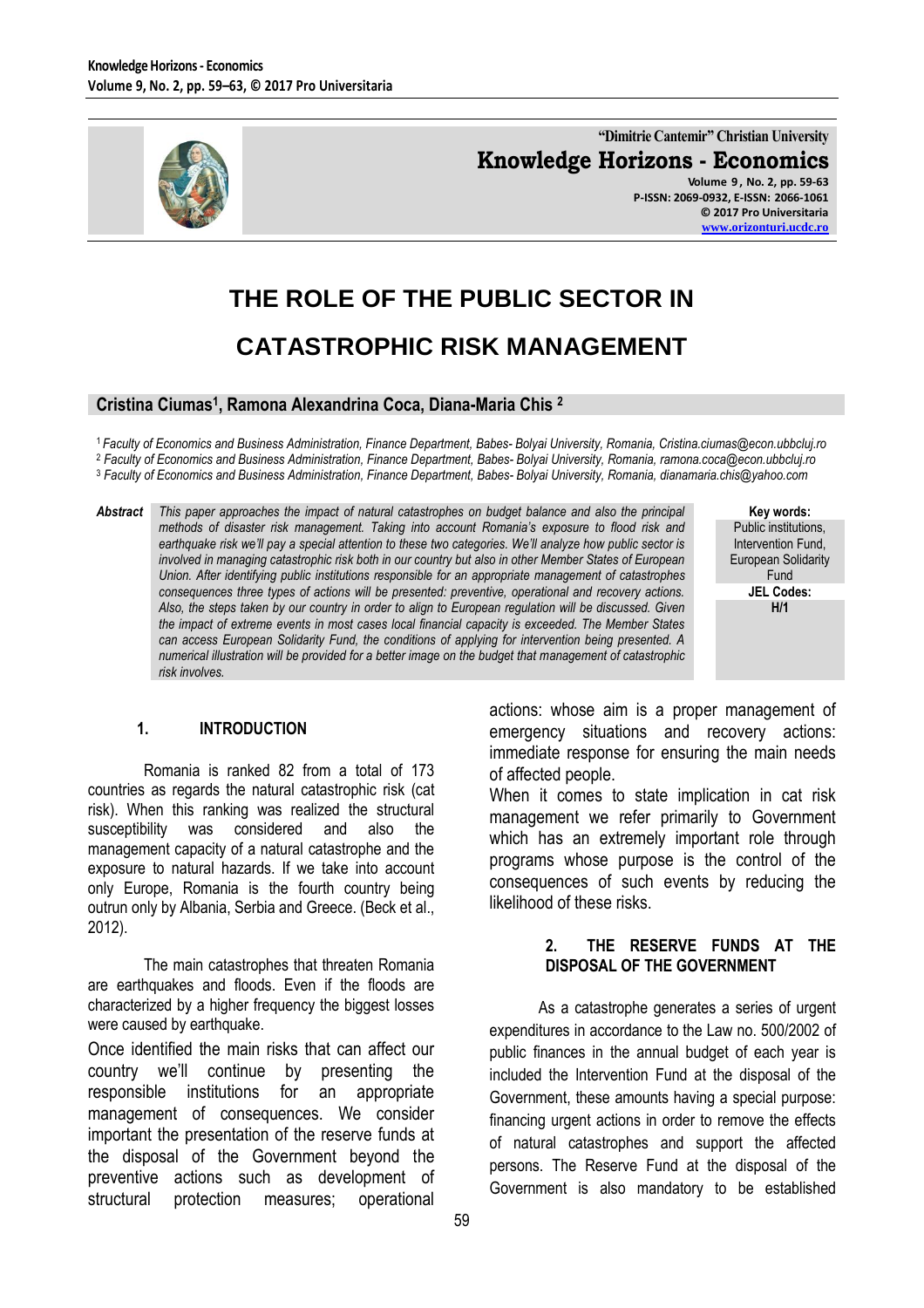annually, but its allocation is made for some urgent and unforeseen expenditure incurred during the year. These two funds are categories of the Reserve Funds, with the mention that the Reserve fund has wider coverage regarding the situations when the money is released. Also, if the circumstances require, during the year amounts from the Reserve fund can be transferred to the Intervention Fund. Further we'll focus only on Intervention Fund aiming to illustrate the whole process by identifying: the manner of establishment, the way of amounts release, the responsible persons for damage assessment and means of monitoring and verification of the allocations. (Law 500/2002).

Regarding the size of the Fund there is no exact regulation, being necessary to avoid falling into extreme: a too small fund may lead to the impossibility of a proper management in case of a catastrophic event; on the opposite side an oversized fund could mean conferring to Government a greater authority in hiring excessive expenditures without Parliament's approval. In other countries the level of the reserve funds varies between 1% and 3% of the total government expenditures, this limit being established by Parliament, which continuously monitors the distribution thereof.

When it comes to the amounts allocated to Intervention Fund we can observe in Fig.1 their evolution, being presented both the initial provisions and also the effective funds at the end of the year. We can notice that during 2009-2011 the level established at the beginning of the year wasn't modified during the year. The greatest difference was recorded in 2007, when the increase was around 50 times, from 3,6 millions of EUR to 174,9 millions of EUR. When there no major catastrophes that require the intervention of the Government occurs the Intervention Fund should not increase in course of the year.



*Fig1.* **The evolution and the amount allocated to Intervention Fund during 2007-2014**

*(Source: Authors' processing based on Annual Reports of Romanian Court of Accounts, 2008-2012)*

The distribution of the amounts is realized based on Government decisions through main budgetary authorizing officers having an explanatory note attached. These should contain information regarding the catastrophic event, the value of damages, and the number of affected persons. There were identified certain cases when in these explanatory notes was not mentioned the exact amount released from the Intervention Fund being used the phrase "allocation of certain amounts". With the exception of 2008 the largest amounts were distributed to main central budgetary authorizing officers.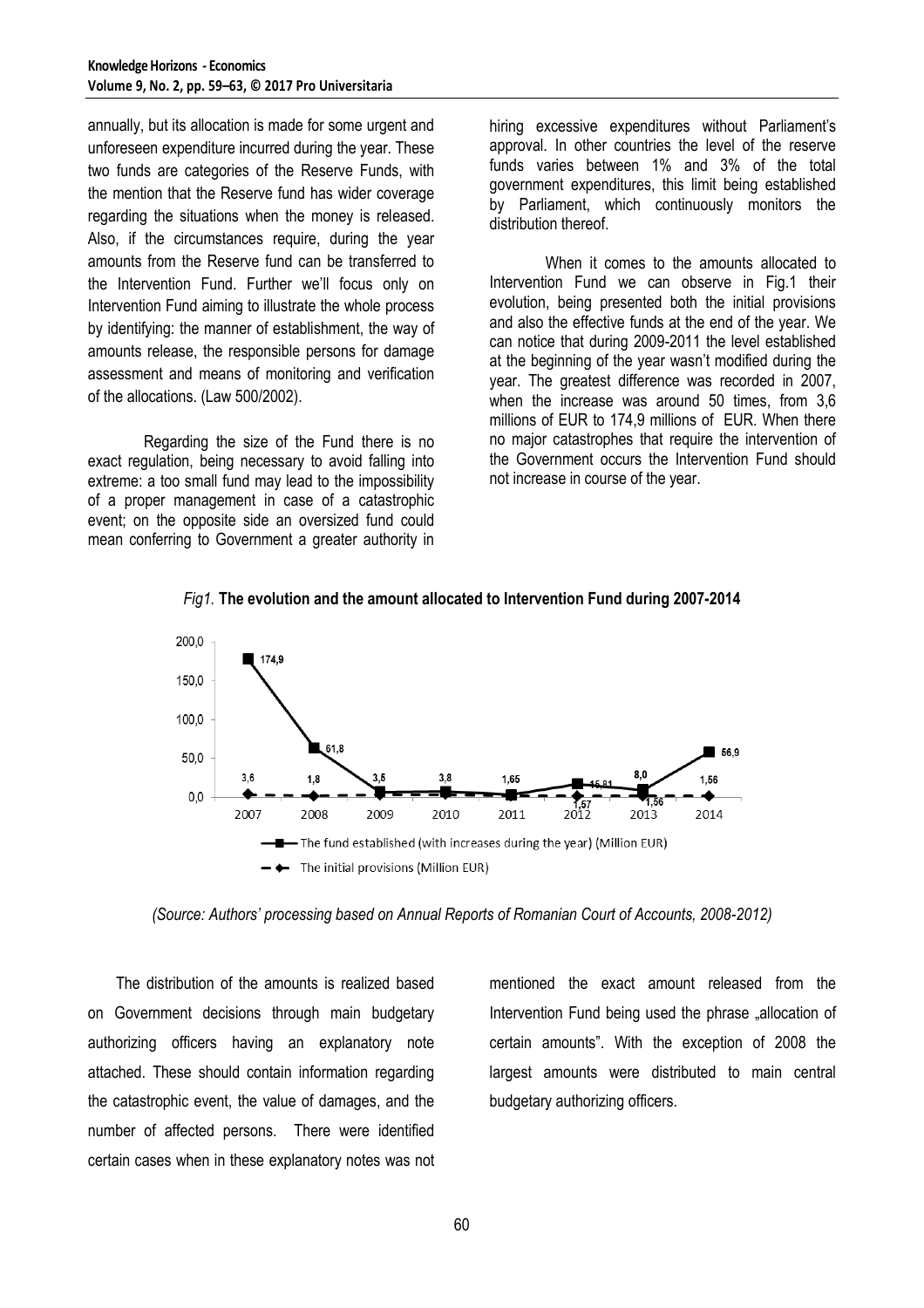| Year/The fund allocated(Millions of | 2007  | 2008  | 2009  | 2010  | 2011 | 2012  |
|-------------------------------------|-------|-------|-------|-------|------|-------|
| Euro)                               |       |       |       |       |      |       |
| Main budgetary authorising          | 174,5 | 61,6  | 2,8   | 3,54  |      | 15,36 |
| officers(Millions of Euro)          |       |       |       |       |      |       |
| Main local budgetary authorising    | 5,48  | 37,60 | 87,66 | 17,45 |      | 41.9  |
| officers (percentage)               |       |       |       |       |      |       |
| Main central budgetary authorising  | 94,52 | 62,40 | 12.34 | 82,55 |      | 58,07 |
| officers (percentage)               |       |       |       |       |      |       |

*Table 1.* **The distribution of the allocated fund between main budgetary authorising officers (central and local)**

*(Source: Authors' processing based on Annual Reports of Romanian Court of Accounts, 2008-2012)*

The monitoring process regarding the use of the fund is performed by the Romania Court of Accounts through the annual audit actions, the results and the proposals being presented in the Annual Report of the Court of Accounts. These actions are performed both on entities responsible for the approval, administration of the Fund, respectively the General Secretariat of the Government, but also on other main budgetary authorizing officers, representing central and local administration from all counties.

Because in case of a natural catastrophe the local financial capacity is exceeded often external aid is needed, so it was decided the constitution of the European Solidarity Fund (EUSF).

# **3. THE EUROPEAN UNION SOLIDARITY FUND**

To assist public authorities of Member States as well as those who have applied for accession to the European Union (EU) it was decided the establishment of the EUSF in order to help the affected areas.

The annual amount of EUSF is 1 Billion EUR. The cases when the EUSF intervenes are clearly defined:

The estimated damage= min (0.6%\*Gross National Income; 3 billion Euro)

The deadlines are established, for example the application should be submitted to the Commission no later than ten weeks after the first damage occurred.

It should be accompanied by a cost estimation and also being necessary to mention any other possible financing sources: national, European and/or international. Based on information provided by the country affected the Commission will decide if the mobilization of the EUSF may be proposed to the budgetary authority which authorizes the corresponding appropriations. Once these appropriations are available the Commission concludes an agreement on implementation with the beneficiary state and accords a grant that will be paid in a single installment. The grant is used within one year of the date on which it has been disbursed. The beneficiary state must reimburse any part of the grant that hasn't been used. Six months after the expiry of this period the beneficiary state must submit to the Commission an execution report. (Council Regulation (EC) No 2012, 2002)

We have analyzed the period 2007-2016 and the situation on the EUSF aid granted is presented in the next table. The largest amount was received by Italy that was affected by 2 earthquakes in this period: 2009 and 2012, the aid granted in these circumstances was equal to 1164 million of Euro. On the following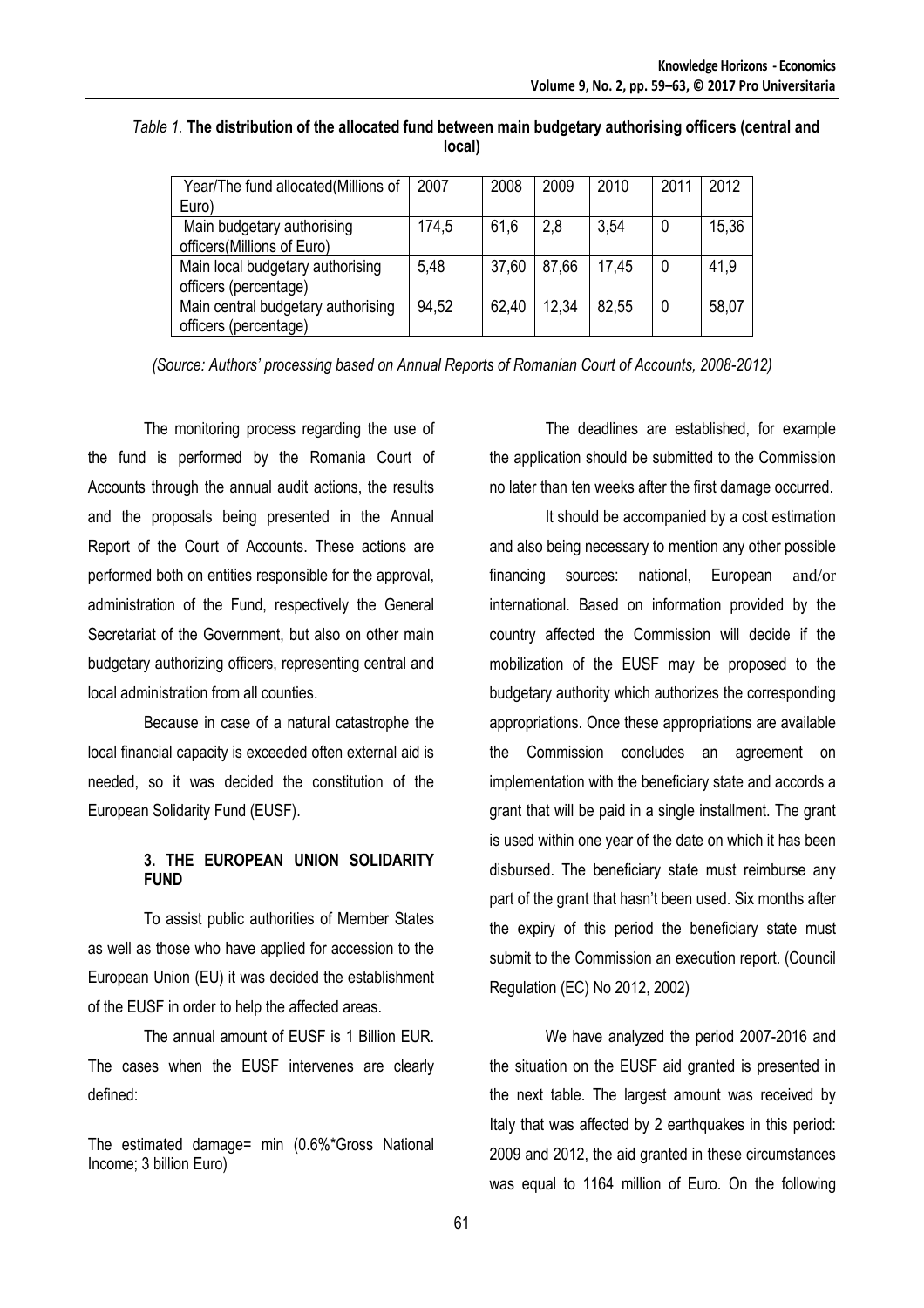positions we can find Germany, United Kingdom and France, countries that received the aid due to floods or storms. When it comes to Romania we have to mention

that the greatest amounts were received after periods when our country was affected by floods but also in one case of drought.

| <b>TOTAL</b>                    | 2797,127      | 100%       |
|---------------------------------|---------------|------------|
| OTHER MEMBER STATES             | 270,527       | 9,67%      |
| <b>ROMANIA</b>                  | 47,8          | 1,71%      |
| <b>SERBIA</b>                   | 60,2          | 2,16%      |
| <b>GREECE</b>                   | 97            | 3,47%      |
| <b>POLAND</b>                   | 105,6         | 3,78%      |
| <b>FRANCE</b>                   | 163,1         | 5,83%      |
| <b>UNITED KINGDOM</b>           | 222,6         | 7,96%      |
| <b>GERMANY</b>                  | 558,9         | 19,98%     |
| <b>ITALY</b>                    | 1271,3        | 45,45%     |
| <b>Beneficiary State(Total)</b> | (million EUR) | Percentage |
|                                 | Aid granted   |            |

|  |  |  | Table 2. Aid granted to the Member States during 2007-2016 |
|--|--|--|------------------------------------------------------------|
|  |  |  |                                                            |

*( Source: Authors' processing based on data provided by* European Commission, 2017, EU Solidarity Fund interventions since 2002*)*

If we take into account the catastrophe type we can observe in Table 3 that although the number of floods exceeds the number of earthquakes the largest amounts were released from EUSF in order to help the countries affected by earthquakes, respectively Italy. This fact is a proof that earthquakes have a low

probability of occurrence but devastating effects. In addition we want to emphasize an increase of the amount released in case of floods during the period analyzed and in the latest years also for other types of catastrophes (drought, fires).

| Aid             | Percentage | The number |
|-----------------|------------|------------|
| granted(million | of total   | of events  |
| EUR)            |            |            |
| 1190,4          | 42,56%     | 5          |
|                 |            |            |
| 1128,227        | 40,33%     | 34         |
|                 |            |            |
| 311,9           | 11,15%     | 3          |
|                 |            |            |
|                 |            |            |

| Table 3. Aid granted to the Member States by types of catastrophes |
|--------------------------------------------------------------------|
|--------------------------------------------------------------------|

*(Source: Authors' processing based on data provided by* European Commission, 2017, EU Solidarity Fund interventions since 2002*)*